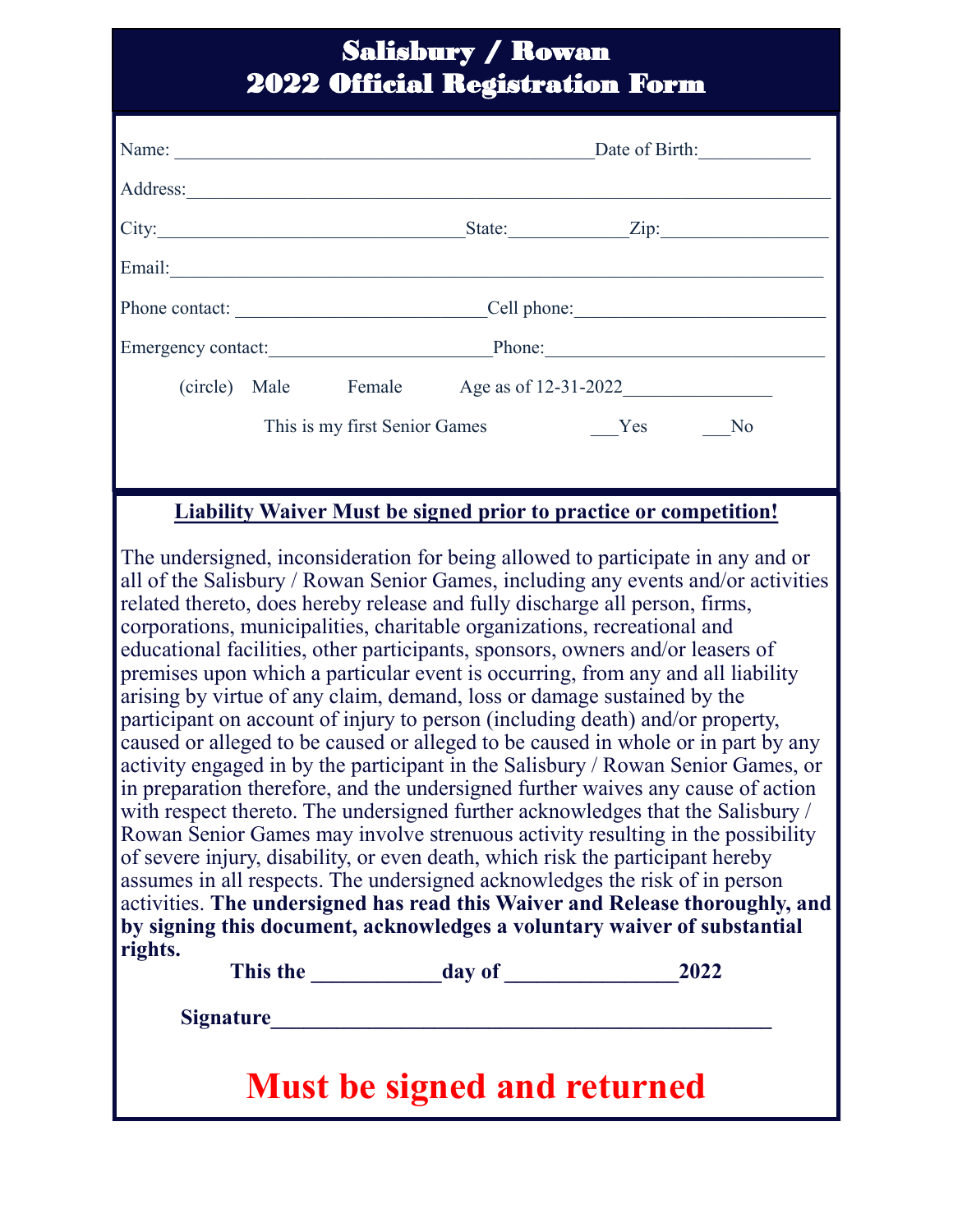### Salisbury / Rowan 2021 Official Registration Form

#### **Coronavirus Liability Waiver Must be signed prior to practice or competition!**

I acknowledge the contagious nature of the Coronavirus and that the CDC and many other public health authorities still recommend practicing social distancing. I further acknowledge that Salisbury/Rowan Senior Games can not guarantee that I will not become exposed and/or infected with the Coronavirus. I understand that exposure to the Coronavirus can cause serious illness and even death. I am voluntarily participating in events provided by Salisbury/Rowan Senior Games and acknowledge that I

am increasing my risk to exposure to the Coronavirus. I acknowledge that I must comply with all set procedures to reduce the spread while attending my events.

I attest that:

\* I will not attend events if I am experiencing any symptoms of illness such as cough, shortness of breath or difficulty breathing, fever, chills, nausea , muscle pain, headache, sore throat, or new loss of taste or smell.

\* I will not attend events if I have traveled internationally within the last 14 days.

\* I will not attend events if I believe I have been exposed to someone with a suspected and/or confirmed case of the Coronavirus.

\* I will not attend events if I am diagnosed with Coronavirus and not yet cleared as non contagious by state or local public health authorities.

I hereby release and fully discharge all person, firms, corporations, municipalities, charitable organizations, recreational and educational facilities, other participants, sponsors, owners and/or leasers of premises upon which a particular event for Salisbury/Rowan Senior Games is occurring, from any and all liability arising from the exposure and/or infection of the Coronavirus.

**The undersigned has read this Waiver and Release thoroughly, and by signing this document, acknowledges a voluntary waiver of substantial rights.**

This the day of 2022

**Signature\_\_\_\_\_\_\_\_\_\_\_\_\_\_**\_\_\_\_\_\_\_\_\_\_\_\_\_\_\_\_\_\_\_\_\_\_\_\_\_\_\_\_\_\_\_\_

# **Must be signed and returned**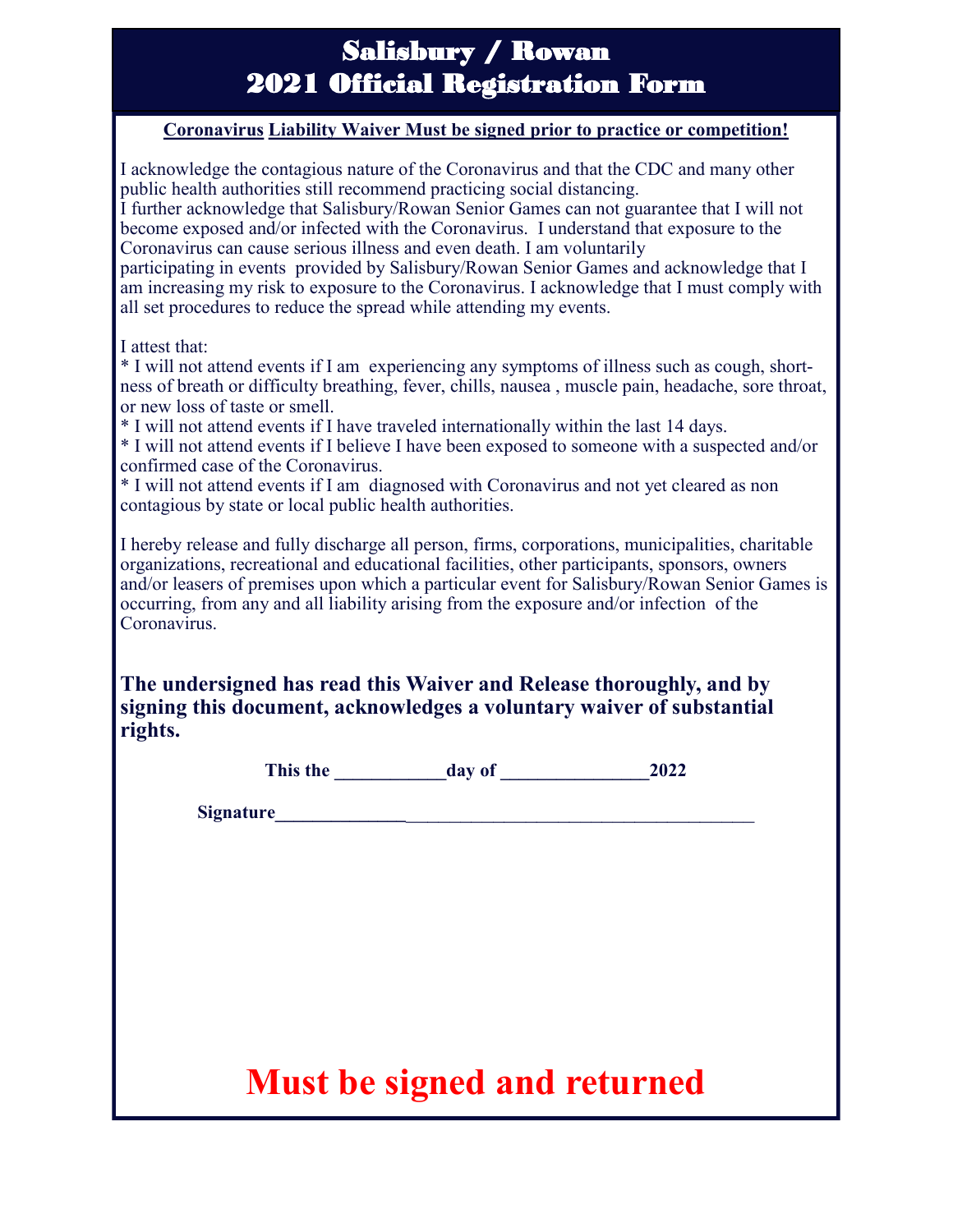| Mark the event in which you wish to participate. Please refer to schedule for times.                                                                                                                                                                                                              |                                                                                    |  |
|---------------------------------------------------------------------------------------------------------------------------------------------------------------------------------------------------------------------------------------------------------------------------------------------------|------------------------------------------------------------------------------------|--|
| <b>Individual Sports:</b><br>Recumbent Cycling 5k<br>Archery<br><b>Basketball Shoot</b><br>Recumbent Cycling 10k<br>Football Throw<br><b>Discus</b><br>Disc Golf<br>Bocce<br>Cornhole<br>Horseshoes<br>Miniature Golf<br>Croquet                                                                  | <b>Bowling:</b><br>Singles<br>Doubles<br>Mix Doubles<br><b>List Partners:</b>      |  |
| Cycling 1 mile<br><b>Shot Put</b><br>Softball Throw<br>Cycling 5k<br>Shuffleboard<br>Cycling 10k<br>Recumbent Cycling 1mile<br><b>Swimming:</b>                                                                                                                                                   | <b>Tennis:</b><br>Singles<br>Doubles<br>Mix Doubles<br><b>List Partners:</b>       |  |
| 100yd Butterfly<br>50yd Freestyle<br>50yd Backstroke<br>200yd Freestyle<br>50yd Breaststroke<br>200yd IM<br>200yd Backstroke<br>50yd Butterfly<br>100yd IM<br>200yd Breaststroke<br>100yd Freestyle<br>200yd Butterfly<br>100yd Backstroke<br>$400yd$ IM<br>100yd Breaststroke<br>500yd Freestyle | <u>Table Tennis:</u><br>Singles<br>Doubles<br>Mix Doubles<br><b>List Partners:</b> |  |
| <b>Team Sports:</b><br>Women's 55+ Basketball<br>Women's 55+ Softball<br>Women's 60+ Softball<br>Men's 65+ Softball                                                                                                                                                                               | Pickleball:<br>Singles<br>Doubles<br>Mix Double<br>List partners:                  |  |
| The Revival at the Crescent<br>Golf<br>Shot Gun 9:30AM 18 holes with cart & lunch \$20.00<br>** Please be aware due to limited carts you will have to share a golf cart.**<br><b>List foursome:</b>                                                                                               |                                                                                    |  |